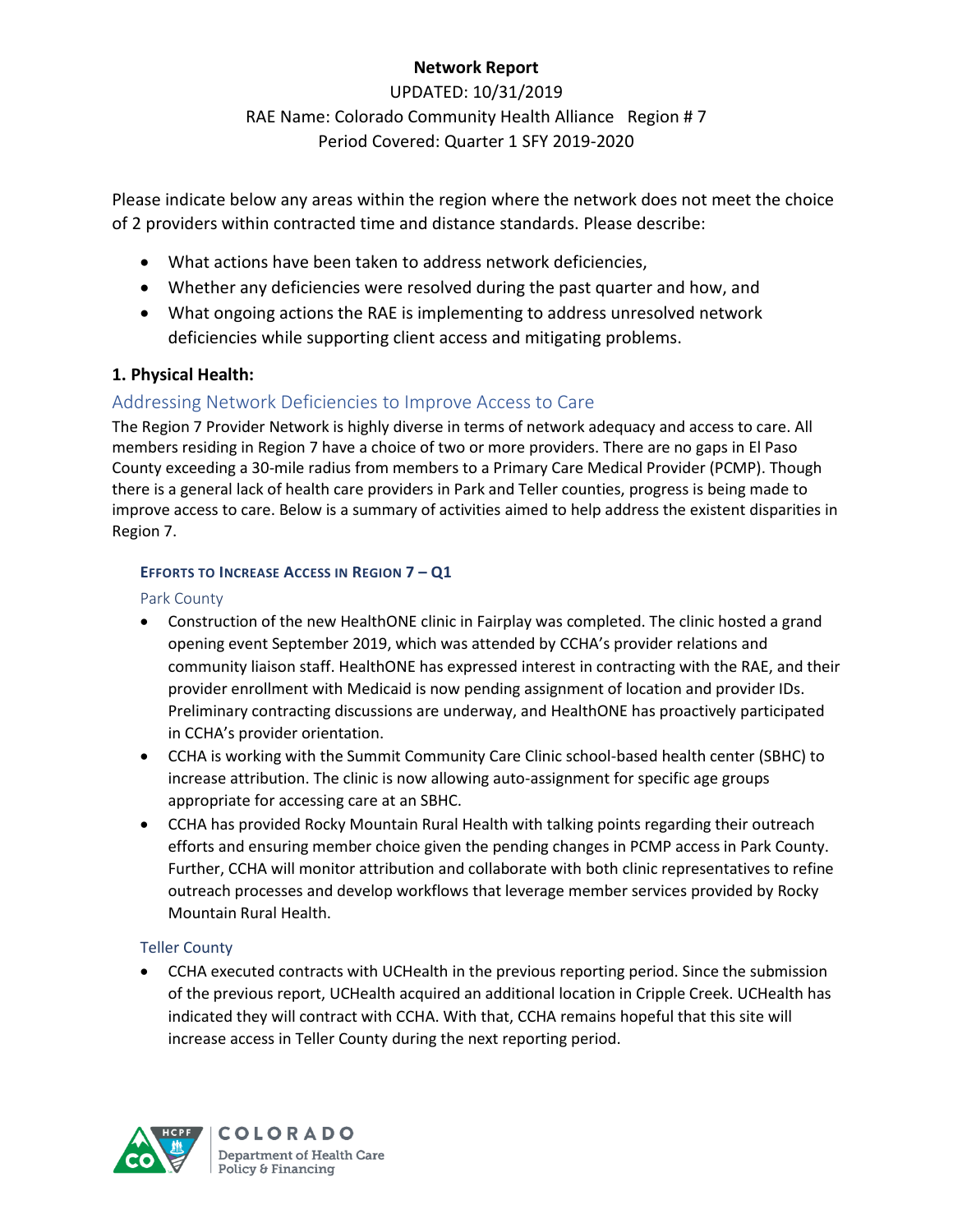*UPDATED: 10/31/2019*

### **RAE Name:** CCHA **Region #:** 7 **Period Covered:** Q1 **SFY:** 2019-2020

## Network Development, Support and Improvement Activities

CCHA continued efforts to develop both the primary care and behavioral health network during the reporting period. Activities related to building a robust provider network include recruitment and contracting, as well as efforts to support the already-contracted network.

### **PROVIDER RECRUITMENT AND CONTRACTING – Q1**

- CCHA completed one provider orientation in Region 7.
- No clinics left the network during the reporting period; however, the UCHealth clinic in Woodland Park was disaffiliated by the clinic's administrative staff. At this time, CCHA is working with UCHealth representatives to confirm or correct the clinic's status. This site will be counted as an active site in the Region 7 network until the situation is resolved.
- CCHA executed two new contracts in Region 7, including:
	- o El Paso County:
		- Catholic Health Initiatives, CHPG Primary Care St. Francis
		- Catholic Health Initiatives, CHPG Primary Care SS Clinic

### **NETWORK SUPPORT AND IMPROVEMENT – Q1**

- CCHA distributed its monthly newsletter to the provider network. Noteworthy items included in the newsletter were information about upcoming provider meetings and updates to the provider manual.
- Provider manual updates included more detailed guidance around processes and procedures, including provider roles and responsibilities, network requirements, EPSDT, and member dismissals.
- During the reporting period, CCHA distributed performance payments to practices that qualified for the CCHA Provider Incentive Program. A total of \$1,018,262 was distributed to the provider network for the second quarter of the 2019 calendar year.
	- $\circ$  CCHA supports and reinvests in network providers through the Provider Incentive Program, which is funded using incentive payments CCHA has earned for achieving Key Performance Indicator (KPI) goals. Aided by the provider incentive program's measures, CCHA has the opportunity to work directly with practices to achieve their goals and the goals of the ACC. This work also complements activities aimed to achieve regional performance goals such as increased behavioral health screenings and workflows that contribute to meeting KPI goals. Below are the description and performance goals of CCHA's Provider Incentive Program:
		- Participant PCMPs are those contracted with CCHA that are either located in a rural community or have 300+ attributed members.
		- Incentive payments are distributed to PCMPs as often as quarterly, provided Region 7 achieves the KPI Tier 1 or Tier 2 goals.
		- PCMP distribution amounts are based on the PCMP's member attribution and performance on the following incentive program goals:
			- Education: attendance at CCHA-hosted provider meetings / educational events.
			- Practice transformation: participation in practice improvement planning and meetings.



**COLORADO** Department of Health Care Policy & Financing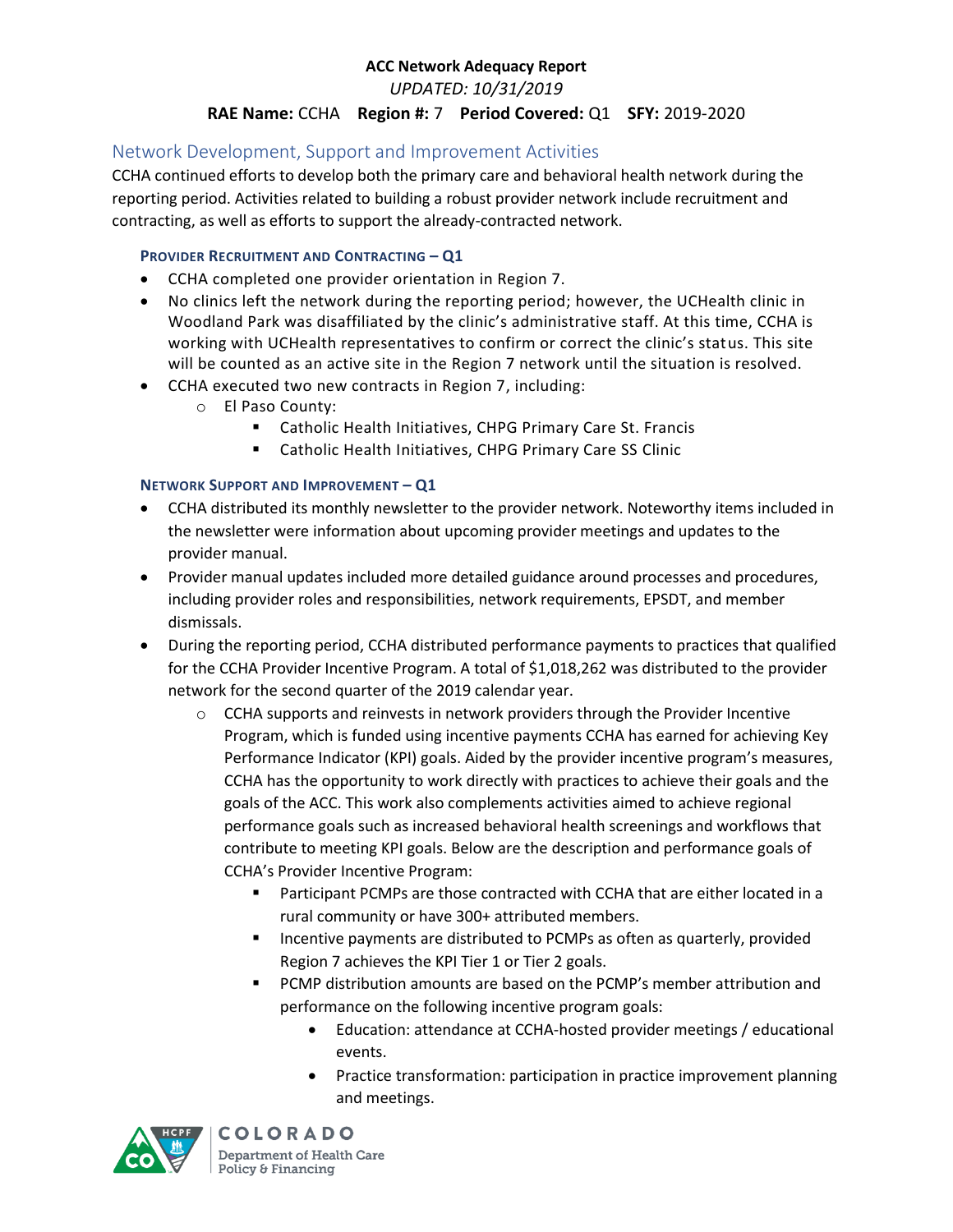*UPDATED: 10/31/2019*

### **RAE Name:** CCHA **Region #:** 7 **Period Covered:** Q1 **SFY:** 2019-2020

- Quality improvement efforts (non-Accountable Care Network (ACN) practices): current metrics include depression screenings and member access and availability.
- Care coordination (ACN providers): case reviews and efforts to engage priority members in extended care coordination, including high-cost members.
- Key Performance Indicators: performance on KPI measures, including: well visits, prenatal visits, behavioral health engagement, dental visits, emergency department visits, and health neighborhood.

## Monitoring Network Adequacy

In addition to time and distance standards, member access to care is monitored and tracked through providers' timeliness of care, after-hours availability, and accessibility. CCHA's practice support efforts help ensure providers can accommodate appointments for more urgent or acute care needs using the 3<sup>rd</sup> Next Available Appointment<sup>1</sup> methodology. In higher-volume practices, same-day and acute care is often provided by dedicated mid-level practitioners staffed within the practice. Additionally, many of the CCHA-contracted practices offer both weekend and evening hours, extending to 7pm and weekends. To educate providers on these standards, CCHA hosts an orientation for newly contracted providers. This orientation also serves as a forum to educate providers on the various levels of support CCHA provides, such as member educational materials indicating where and when to access care.

Members can find a provider, and general information about providers' accommodations using the Find a Provider tool on CCHA's website. Though PCMP hours are not posted on the website due to the frequency of updated hours, members can connect with CCHA member support specialists for assistance with selecting a provider that offers extended hours and information about alternative options for urgent needs.

### **PRACTICE ACCESSIBILITY – Q1**

- CCHA recently enhanced its contracting applications to begin collecting more detailed information regarding practices' physical and language accommodations as well as providers' additional specialties such as family planning and OB/GYN. As of the end of the reporting period, CCHA has received supplemental information for 55 practices in Region 7.
- CCHA continues to collaborate with The Independence Center (TIC). TIC will host a table with their Disability Friendly Health Care resources at CCHA's upcoming Provider Town Hall meeting.

<sup>&</sup>lt;sup>1</sup> Third Next Available Appointment is the average length of time in days between the day a patient makes a request for an appointment with a physician and the third available appointment for a new patient physical, routine exam, or return visit exam. The "third next available" appointment is used rather than the "next available" appointment since it is a more sensitive reflection of true appointment availability. For example, an appointment may be open at the time of a request because of a cancellation or other unexpected event. Using the "third next available" appointment eliminates these chance occurrences from the measure of availability. Reference[: Institute for Healthcare Improvement.](http://www.ihi.org/resources/Pages/Measures/ThirdNextAvailableAppointment.aspx) CCHA also has an internal policy on use of this methodology.



 $\overline{a}$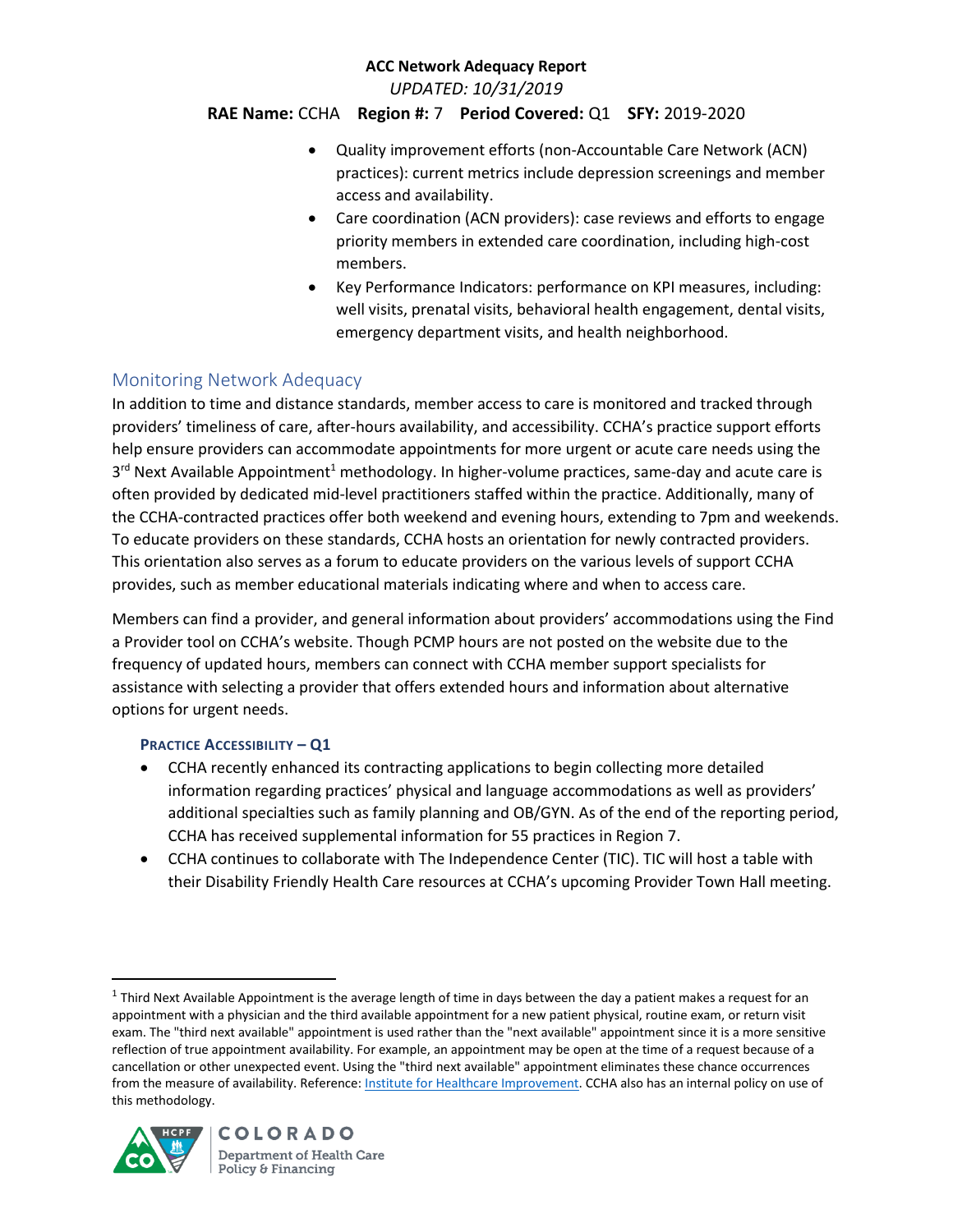*UPDATED: 10/31/2019*

### **RAE Name:** CCHA **Region #:** 7 **Period Covered:** Q1 **SFY:** 2019-2020

#### **APPOINTMENT AVAILABILITY – Q1**

- 84.9% of PCMPs are accepting new Medicaid members
- 34.7% of PCMPs are offering after-hours appointment availability to Medicaid members

## **2. Behavioral Health**

## Addressing Network Deficiencies to Improve Access to Care

CCHA adopts an integrated approach to care and continues to expand the behavioral health network in Region 7 and statewide through an open network to ensure access to members. Efforts to develop a robust behavioral health network are aimed to span all levels of care, including hospital systems with facility access, Community Mental Health Centers (CMHCs), and Federal Qualified Health Centers across Colorado. CCHA will continue to be responsive to network needs and review all new-provider contracting requests.

CCHA is addressing access deficiencies by creating an open behavioral health network and contracting behavioral health providers who meet credentialing standards. The previous Behavioral Health Organization's network was selective with respect to new providers, so operating with an open network has garnered interest from behavioral health providers to join CCHA's network and offers the potential to significantly improve access to mental health services, particularly to members who reside in rural zip codes that exist in Region 7 counties. Further, CCHA is contracting statewide with CMHCs and other behavioral health providers to improve access for members who travel to other parts of the state, or who find it more feasible to see a provider that is not located in the region.

### **ADDRESSING NETWORK DEFICIENCIES TO IMPROVE ACCESS TO CARE – Q1**

 Substance use providers continues to be a deficiency in Park County. CCHA followed up with independent substance use providers in Park County who are not currently enrolled with Medicaid. None are interested in contracting at this time. CCHA will continue pursuing contracts with independent providers to improve access.

### **APPOINTMENT AVAILABILITY – Q1<sup>2</sup>**

- 97.4% of behavioral health providers are accepting new Medicaid members
- 26.2% of behavioral health providers are offering after-hours appointment availability to Medicaid members

### **NETWORK DEVELOPMENT, SUPPORT, AND IMPROVEMENT ACTIVITIES – Q1**

- CCHA distributed its monthly newsletter to the provider network. Noteworthy items included in the newsletter were information about open mic sessions for behavioral health providers and updates to the provider manual.
- Provider manual updates included more detailed guidance around processes and procedures, including provider roles and responsibilities, network requirements, EPSDT, and member dismissal.

 $<sup>2</sup>$  Changes in appointment availability among behavioral health providers are the result of CCHA's ongoing efforts to refine and</sup> streamline provider data reporting methodologies.



 $\overline{\phantom{a}}$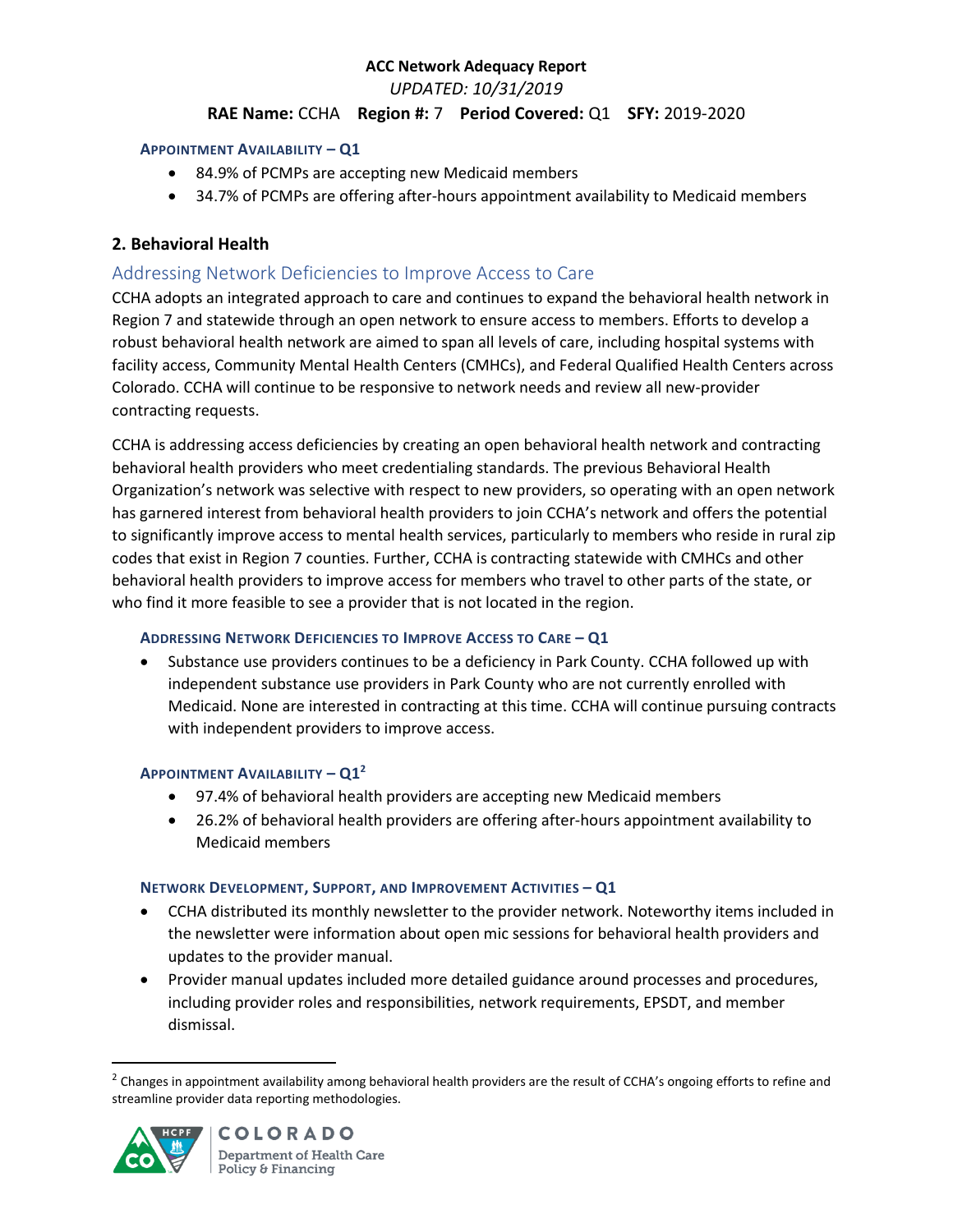*UPDATED: 10/31/2019*

## **RAE Name:** CCHA **Region #:** 7 **Period Covered:** Q1 **SFY:** 2019-2020

- CCHA has one outstanding CMHC that is not yet contracted, Midwestern Mental Health Center (MHC). Midwestern MHC has indicated they will reach out when they are ready to move forward on contracting with CCHA.
- During the first quarter, CCHA continued efforts to proactively communicate with providers and work through behavioral health credentialing and contracting issues. An update on these efforts is as follows:
	- $\circ$  CCHA continues to monitor the credentialing process, and the average number of days in workflow currently has a turnaround time of 15 days.
	- o Providers added to the Region 7 network during the first quarter:
		- **El Paso County:** 
			- 1 acute care hospital
			- 34 adult and pediatric mental health providers
			- 3 psychiatric prescribers
			- 2 psychiatrist/physicians
			- 6 other providers not categorized as an adult mental health provider, pediatric mental health provider, substance use provider, psychiatrist, child psychiatrist, or psychiatric prescriber
		- **Park County:** 
			- 1 adult and pediatric mental health provider
		- **Teller County:** 
			- 3 adult mental health providers
			- 3 pediatric mental health providers
		- **Other counties (outside of Region 7):** 
			- 3 acute care hospitals
			- 60 adult mental health providers
			- 66 pediatric mental health providers
			- 5 psychiatric prescribers
			- 1 psychiatrist/physicians
			- 4 other providers, not categorized as an adult mental health provider, pediatric mental health provider, substance use provider, psychiatrist, child psychiatrist, or psychiatric prescriber
	- o Single case agreements (SCA) executed for services provided to Region 7 members: 2
		- **Both SCAs were with the Center for Change in Orem, UT**
- Providers who left the CCHA network:
	- o Region 7 counties:
		- **El Paso County** 
			- 5 adult and pediatric mental health providers
		- Teller County
			- 1 adult and pediatric mental health provider
	- o Other counties:
		- Arapahoe County
			- 1 pediatric mental health provider



**COLORADO** Department of Health Care Policy & Financing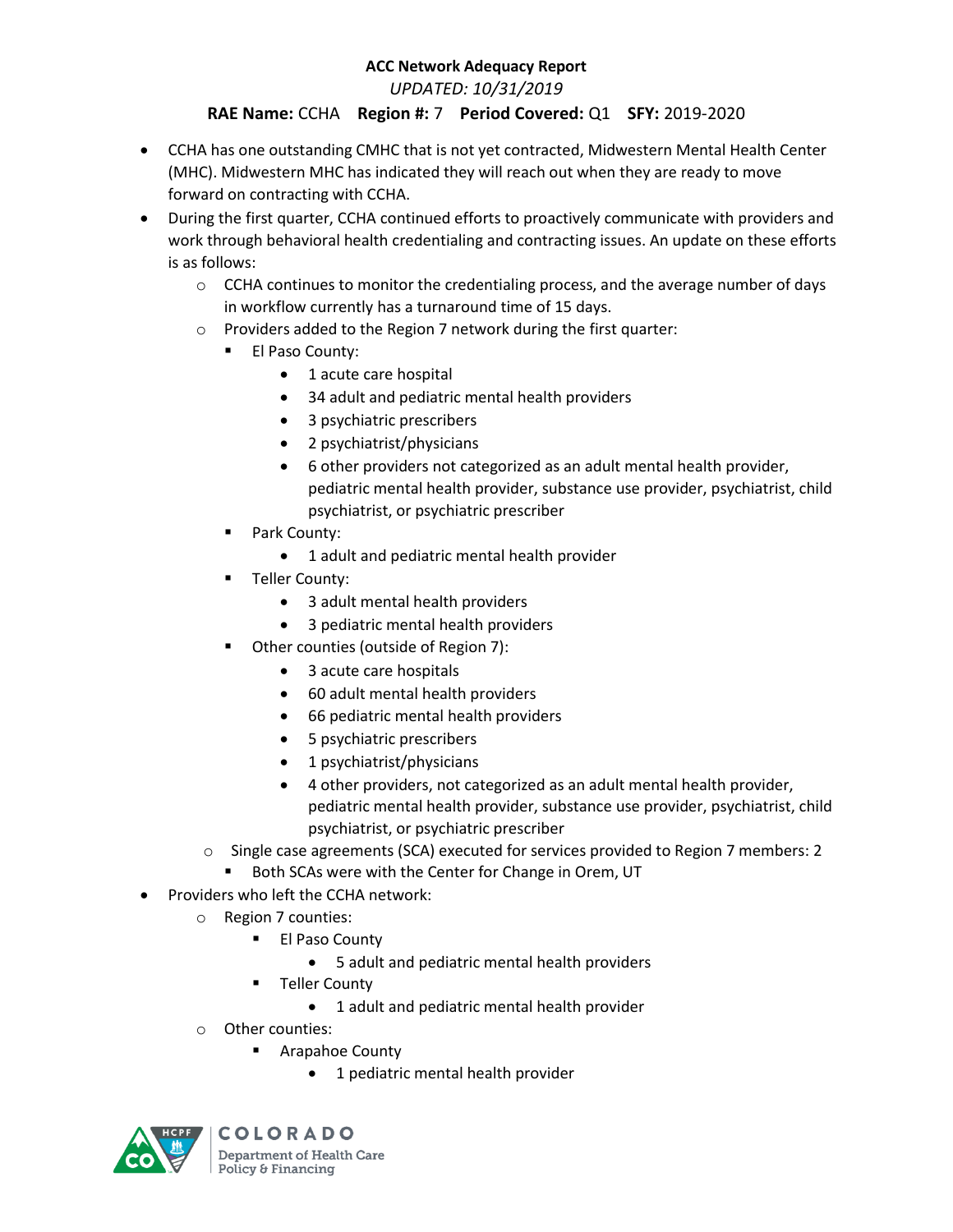*UPDATED: 10/31/2019*

### **RAE Name:** CCHA **Region #:** 7 **Period Covered:** Q1 **SFY:** 2019-2020

- **Denver County** 
	- 5 adult mental health providers
	- 11 pediatric mental health providers
	- 1 psychiatric prescriber
- Below is the current status of the contracting queue for Region 7:
	- o Contracts distributed: 14
	- o Contracts signed and returned for processing: 14
	- o Contracts requested and pending distribution: 11

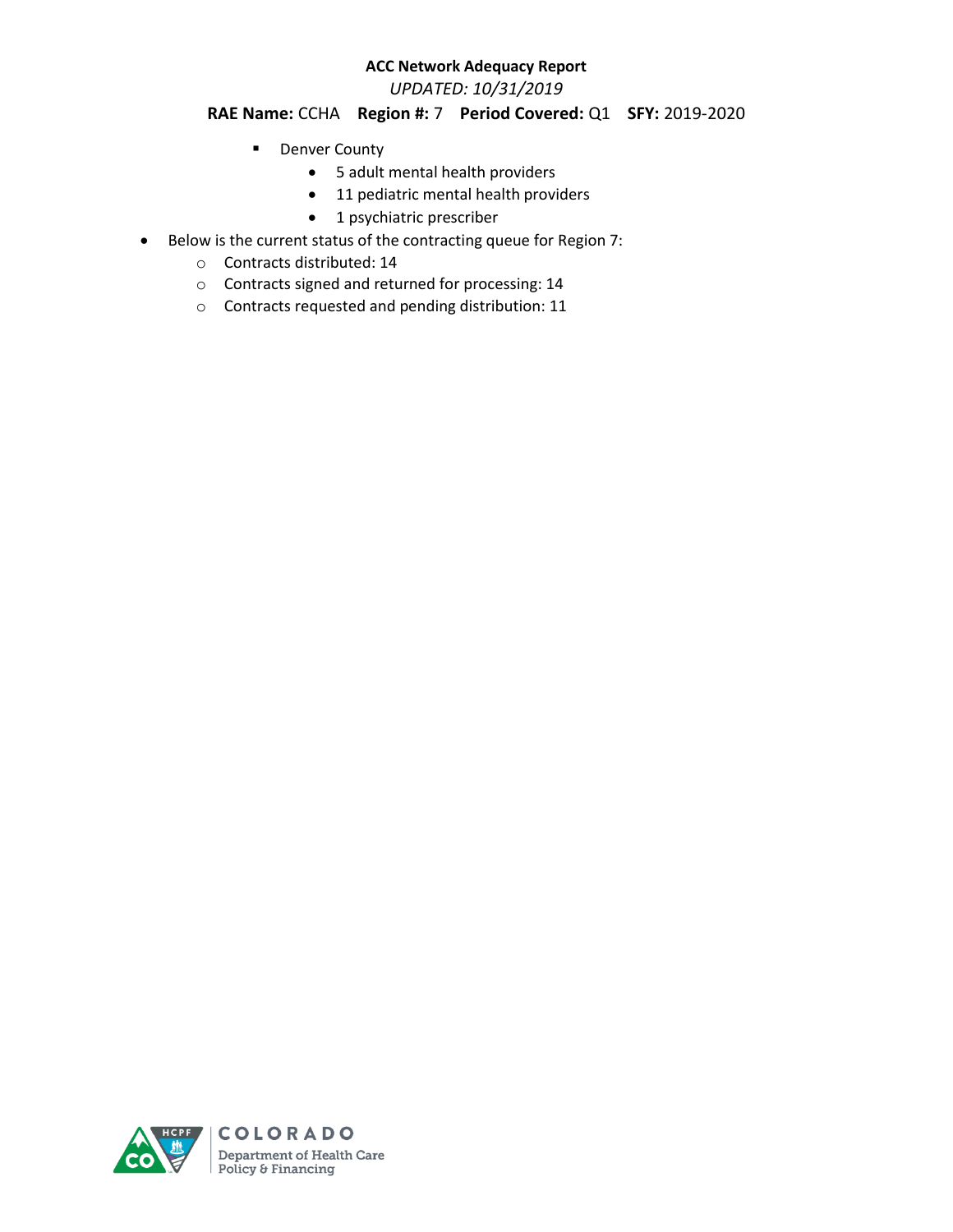#### *UPDATED: 10/31/2019*

#### **RAE Name:** CCHA **Region #:** 7 **Period Covered:** Q1 **SFY:** 2019-2020

#### **1. Please complete the tables for all of the providers in your network.**

NOTE: For the Physical Health Provider Type, please enter either: Adult Primary Care, Family Medicine, Pediatric Primary Care, OB/GYN, CMHC, or Other.

| PHYSICAL HEALTH                                |         |                            |                                   |                            |                            |                                        |                                                   |                                 |  |
|------------------------------------------------|---------|----------------------------|-----------------------------------|----------------------------|----------------------------|----------------------------------------|---------------------------------------------------|---------------------------------|--|
| <b>Network Provider</b><br>(Practice sites) 34 | County  | Provider Type <sup>5</sup> | Number of<br><b>Practitioners</b> | <b>New</b><br>Provider     | Left the<br><b>Network</b> | <b>Accepting New</b><br><b>Clients</b> | <b>Provides after-</b><br>hours care <sup>6</sup> | <b>Single Case</b><br>Agreement |  |
|                                                |         |                            |                                   | Please Check if applicable |                            |                                        |                                                   |                                 |  |
| 87                                             | El Paso | All                        | 465                               | 2 sites                    | 0 sites                    | 394 practitioners                      | 30 sites                                          | N/A                             |  |
| 76                                             | El Paso | <b>Family Medicine</b>     | 416                               |                            | $\blacksquare$             | 368 practitioners                      | 27 sites                                          | N/A                             |  |
| 77                                             | El Paso | <b>Adult Primary Care</b>  | 414                               |                            | $\overline{\phantom{a}}$   | 365 practitioners                      | 28 sites                                          | N/A                             |  |
| 85                                             | El Paso | Pediatric Primary Care     | 458                               | $\overline{\phantom{a}}$   | $\overline{\phantom{a}}$   | 391 practitioners                      | 29 sites                                          | N/A                             |  |
| 5                                              | El Paso | OB/GYN                     | 3                                 |                            |                            | 0 practitioners                        | 0 sites                                           | N/A                             |  |
| 1                                              | Park    | All                        | 3                                 | 0 sites                    | 0 sites                    | 3 practitioners                        | 0 sites                                           | N/A                             |  |
| 1                                              | Park    | <b>Family Medicine</b>     | 3                                 | $\qquad \qquad -$          | $\blacksquare$             | 3 practitioners                        | 0 sites                                           | N/A                             |  |
| $\mathbf{1}$                                   | Park    | <b>Adult Primary Care</b>  | $\overline{2}$                    | $\overline{\phantom{a}}$   | $\overline{\phantom{a}}$   | 2 practitioners                        | 0 sites                                           | N/A                             |  |
| 1                                              | Park    | Pediatric Primary Care     | $\overline{2}$                    | $\overline{\phantom{a}}$   | $\overline{\phantom{a}}$   | 2 practitioners                        | 0 sites                                           | N/A                             |  |
| 0                                              | Park    | OB/GYN                     | $\Omega$                          | $\overline{\phantom{a}}$   | $\overline{\phantom{a}}$   | 0 practitioner                         | 0 sites                                           | N/A                             |  |
| $\overline{7}$                                 | Teller  | All                        | 16                                | 0 sites                    | 0 sites                    | 14 practitioners                       | 3 sites                                           | N/A                             |  |
| 7                                              | Teller  | <b>Family Medicine</b>     | 16                                | $\overline{\phantom{a}}$   | $\overline{\phantom{a}}$   | 14 practitioners                       | 3 sites                                           | N/A                             |  |
| $\overline{7}$                                 | Teller  | <b>Adult Primary Care</b>  | 15                                | $\overline{\phantom{a}}$   | $\overline{\phantom{a}}$   | 13 practitioners                       | 3 sites                                           | N/A                             |  |
| 7                                              | Teller  | Pediatric Primary Care     | 15                                | $\overline{\phantom{a}}$   | $\overline{\phantom{a}}$   | 13 practitioners                       | 3 sites                                           | N/A                             |  |
| 0                                              | Teller  | OB/GYN                     | 0                                 |                            | $\overline{\phantom{a}}$   | 0 practitioners                        | 0 site                                            | N/A                             |  |

<sup>&</sup>lt;sup>3</sup> Categories are not mutually exclusive. For example, a clinic may be counted in Family Medicine, Adult Primary Care, and Pediatric Care.

<sup>6</sup> Data for after-hours care reflects all providers offering weekend appointments and weekday appointments outside the hours of 8:00am to 5:00pm.



l

<sup>&</sup>lt;sup>4</sup> CCHA discovered an issue that excluded a sole proprietor from the PCMP counts for Teller County in the previous report. As such, the difference in number of providers from the previous report is not consistent with the number of providers that joined/left the network during this reporting period.

<sup>&</sup>lt;sup>5</sup> Totals for each provider type are not necessarily unique. For example, a single rendering provider is included in both the adult and pediatric practitioner totals if services are open to both demographics. Additionally, primary care provider information is inclusive of both voluntary and contractually required information. As such, the following information is likely underreported: providers' secondary and tertiary specialty types, particularly for OB/GYN specialists, the number of individual providers accepting new Medicaid members, as this is primarily managed at the practice level.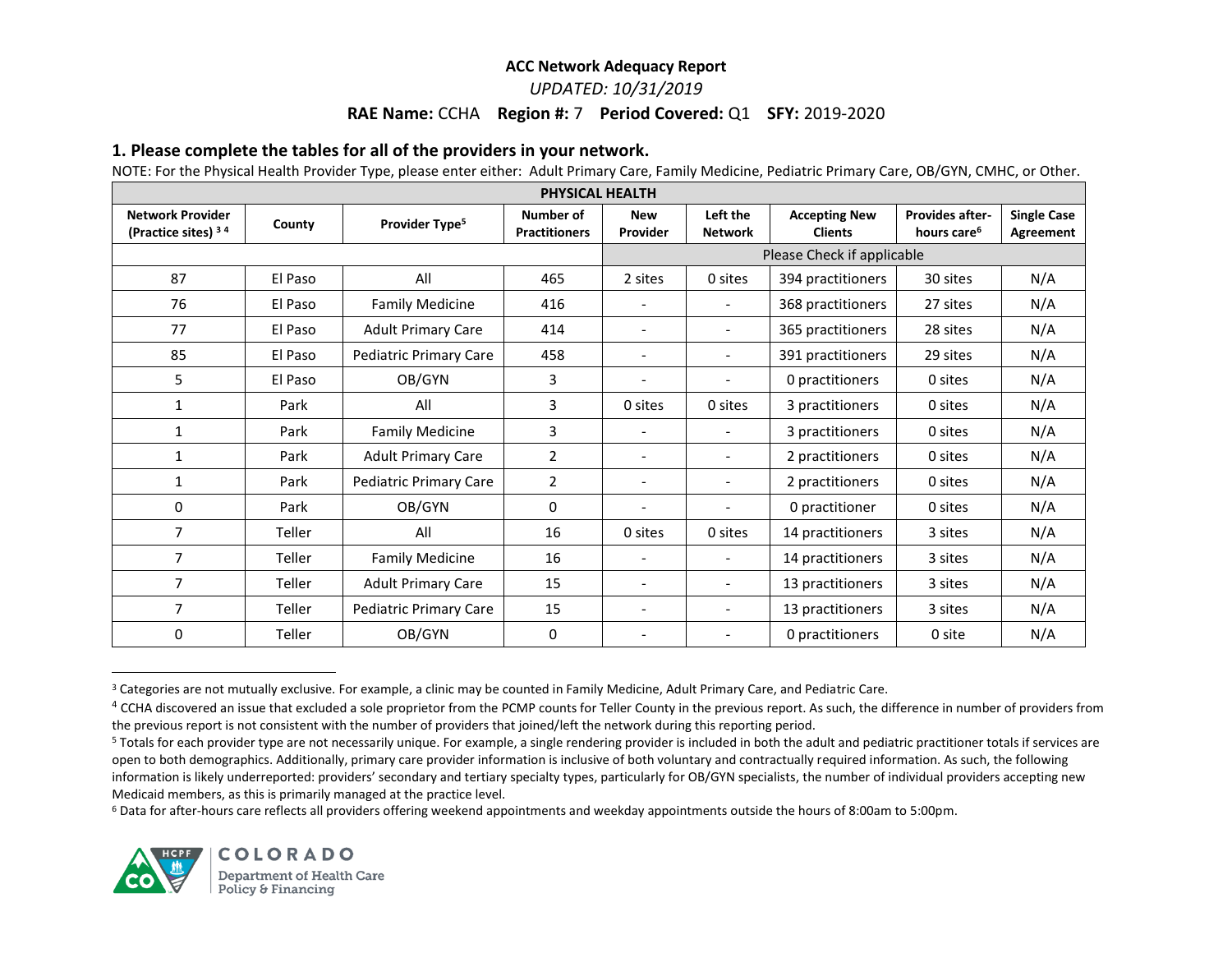### **ACC Network Adequacy Report**  *UPDATED: 10/31/2019* **RAE Name:** CCHA **Region #:** 7 **Period Covered:** Q1 **SFY:** 2019-2020

NOTE: For the Behavioral Health Provider Types, please enter either: Adult Mental Health Provider, Pediatric Mental Health Provider, Substance Use Provider, Psychiatrist, Child Psychiatrist, Psychiatric Prescriber, or Other.

| <b>BEHAVIORAL HEALTH 7</b>                                  |                     |                                |                                                                                                            |                            |                            |                                           |                                         |                                 |                                              |  |
|-------------------------------------------------------------|---------------------|--------------------------------|------------------------------------------------------------------------------------------------------------|----------------------------|----------------------------|-------------------------------------------|-----------------------------------------|---------------------------------|----------------------------------------------|--|
| <b>Network</b><br>Provider<br>(Practice sites) <sup>8</sup> | County <sup>9</sup> | <b>Provider Type</b>           | The Number of<br><b>Licensed Behavioral</b><br><b>Health Practitioners</b><br>and Clinicians <sup>10</sup> | <b>New</b><br>Provider     | Left the<br><b>Network</b> | Accepting<br><b>New</b><br><b>Clients</b> | <b>Provides</b><br>after-<br>hours care | <b>Single Case</b><br>Agreement | Located<br>in PCMP<br>Practice <sup>11</sup> |  |
|                                                             |                     |                                |                                                                                                            | Please Check if applicable |                            |                                           |                                         |                                 |                                              |  |
| 3                                                           | EL PASO             | <b>Acute Care Hospitals</b>    | 3                                                                                                          |                            | 0                          | 3                                         | 3                                       | 0                               | 0                                            |  |
| 436                                                         | EL PASO             | <b>Adult Mental Health</b>     | 561                                                                                                        | 34                         | 5                          | 560                                       | 222                                     |                                 | 35                                           |  |
| 7                                                           | EL PASO             | Child Psychiatrist             | 4                                                                                                          | $\Omega$                   | 0                          | 4                                         | 0                                       | 0                               | 0                                            |  |
| 431                                                         | <b>EL PASO</b>      | Pediatric Mental Health        | 555                                                                                                        | 34                         | 5                          | 554                                       | 220                                     | 0                               | 35                                           |  |
| 51                                                          | EL PASO             | Psychiatric Prescriber         | 61                                                                                                         | 3                          | 0                          | 61                                        | 11                                      | 0                               | 3                                            |  |
| 32                                                          | <b>EL PASO</b>      | Psychiatrist/Physician         | 36                                                                                                         | 2                          | $\Omega$                   | 36                                        | 5                                       | $\Omega$                        | 2                                            |  |
| 11                                                          | <b>EL PASO</b>      | Substance Use Disorder         | 8                                                                                                          | $\Omega$                   | 0                          | 8                                         | 4                                       | $\Omega$                        | 0                                            |  |
| 39                                                          | EL PASO             | Other                          | 49                                                                                                         | 6                          | 0                          | 49                                        | 2                                       | 0                               |                                              |  |
| 12                                                          | <b>PARK</b>         | <b>Adult Mental Health</b>     | 10                                                                                                         | 1                          | 0                          | 10                                        | 4                                       | $\Omega$                        | 0                                            |  |
| 12                                                          | <b>PARK</b>         | <b>Pediatric Mental Health</b> | 10                                                                                                         | $\overline{1}$             | $\Omega$                   | 10                                        | 4                                       | $\Omega$                        | 0                                            |  |

<sup>&</sup>lt;sup>11</sup> Number of practice sites located in PCMP practice reflects the number of unique addresses among licensed clinicians that had an exact match with the address of a PCMP location in Region 7. This is not necessarily an indication that the behavioral health provider is integrated in the PCMP practice. Since PCMP sites and behavioral health practices can operate as separate entities at a single physical location, the number of behavioral health clinicians located in a PCMP practice is not representative of integrated physical/behavioral health providers.



 $\overline{\phantom{a}}$ 

 $^7$  CCHA is currently in the process of credentialing practitioners affiliated with facility-based groups, and loading the information into the data warehouse. As such, the increase in behavioral health providers is due to both the availability of more detailed data and new providers joining the network.

<sup>&</sup>lt;sup>8</sup> Number of practice sites reflects unique addresses among licensed clinicians. A practice site was considered unique if any part of a complete address was unique, including any variation in abbreviations and suite numbers.

<sup>9</sup> "Other" County includes all counties outside of Region 7.

<sup>&</sup>lt;sup>10</sup> In order for CCHA to report on the number of licensed behavioral health providers in accordance with the Behavioral Health Provider Type categories indicated in this report, CCHA created a manual crosswalk. CCHA continues to refine the methodology by which behavioral health provider specialties correlate to the specified provider types in this report.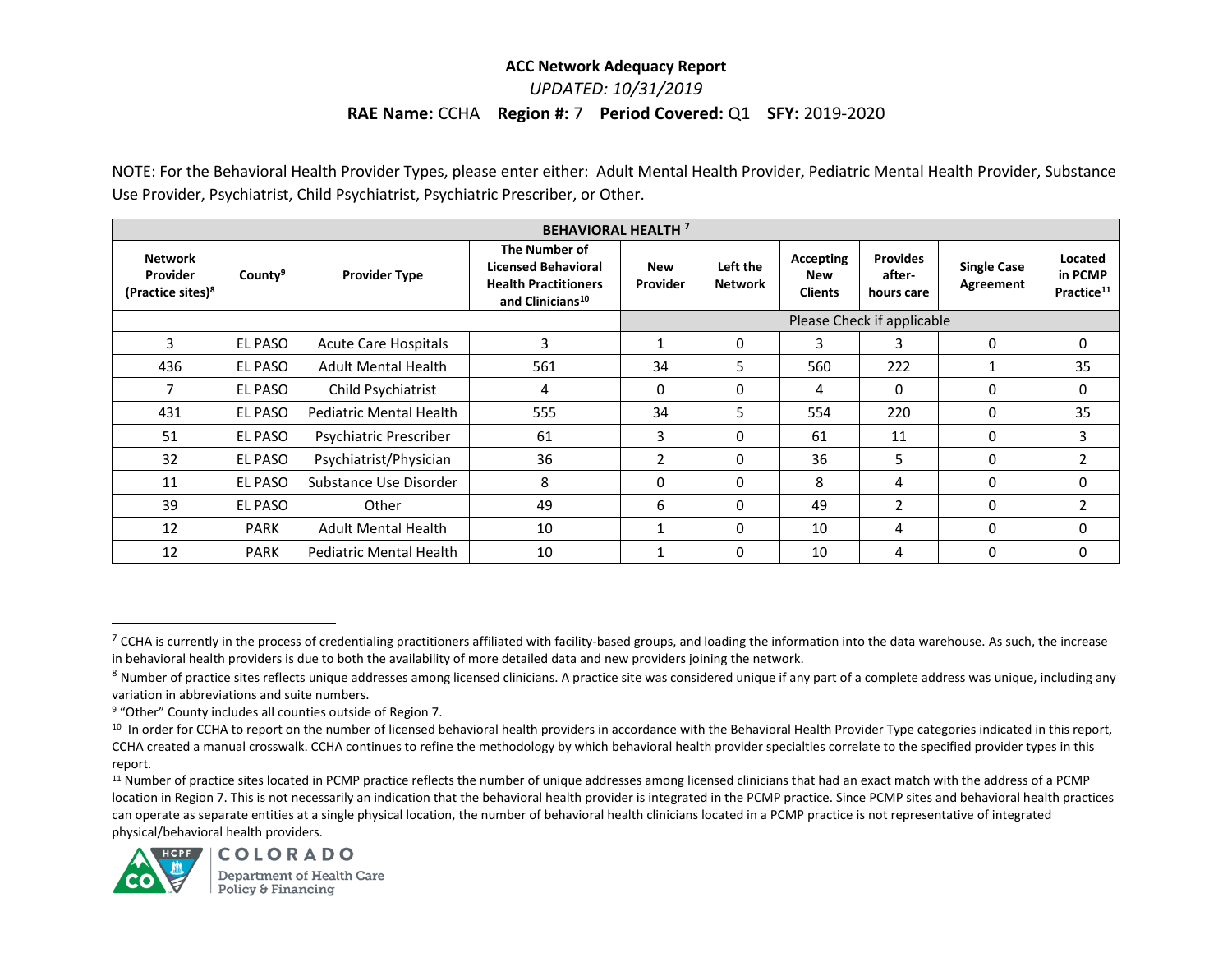#### *UPDATED: 10/31/2019*

### **RAE Name:** CCHA **Region #:** 7 **Period Covered:** Q1 **SFY:** 2019-2020

| BEHAVIORAL HEALTH - continued <sup>12</sup>                  |               |                             |                                                                                                            |                            |                            |                                           |                                            |                                 |                                                     |  |
|--------------------------------------------------------------|---------------|-----------------------------|------------------------------------------------------------------------------------------------------------|----------------------------|----------------------------|-------------------------------------------|--------------------------------------------|---------------------------------|-----------------------------------------------------|--|
| <b>Network</b><br>Provider<br>(Practice sites) <sup>13</sup> | County        | <b>Provider Type</b>        | The Number of<br><b>Licensed Behavioral</b><br><b>Health Practitioners</b><br>and Clinicians <sup>14</sup> | <b>New</b><br>Provider     | Left the<br><b>Network</b> | Accepting<br><b>New</b><br><b>Clients</b> | <b>Provides</b><br>after-<br>hours<br>care | <b>Single Case</b><br>Agreement | Located in<br><b>PCMP</b><br>Practice <sup>15</sup> |  |
|                                                              |               |                             |                                                                                                            | Please Check if applicable |                            |                                           |                                            |                                 |                                                     |  |
| 25                                                           | <b>TELLER</b> | <b>Adult Mental Health</b>  | 21                                                                                                         | 3                          | 1                          | 21                                        | 12                                         | 1                               | 3                                                   |  |
| $\mathbf{1}$                                                 | <b>TELLER</b> | Child Psychiatrist          | $\mathbf{1}$                                                                                               | $\mathbf{0}$               | 0                          | 1                                         | 0                                          | 0                               | 0                                                   |  |
| 25                                                           | <b>TELLER</b> | Pediatric Mental Health     | 21                                                                                                         | 3                          | 1                          | 21                                        | 12                                         | 0                               | 3                                                   |  |
| $\mathbf{1}$                                                 | <b>TELLER</b> | Psychiatric Prescriber      | $\mathbf{1}$                                                                                               | 0                          | 0                          | $\mathbf{1}$                              | 0                                          | $\Omega$                        | 0                                                   |  |
| 1                                                            | <b>TELLER</b> | Psychiatrist/Physician      | $\mathbf{1}$                                                                                               | 0                          | 0                          | $\mathbf{1}$                              | 0                                          | 0                               | 0                                                   |  |
| 16                                                           | Other         | <b>Acute Care Hospitals</b> | 14                                                                                                         | 3                          | 0                          | 14                                        | 7                                          | 0                               | 0                                                   |  |
| 1,265                                                        | Other         | <b>Adult Mental Health</b>  | 2,665                                                                                                      | 60                         | 5                          | 2,580                                     | 664                                        | 0                               | 0                                                   |  |
| 16                                                           | Other         | Child Psychiatrist          | 14                                                                                                         | $\mathbf{0}$               | 0                          | 14                                        | 1                                          | 0                               | 0                                                   |  |
| 1,269                                                        | Other         | Pediatric Mental Health     | 2,558                                                                                                      | 66                         | 11                         | 2,473                                     | 662                                        | $\Omega$                        | 0                                                   |  |
| 165                                                          | Other         | Psychiatric Prescriber      | 276                                                                                                        | 5                          | $\mathbf{1}$               | 271                                       | 21                                         | 0                               | 0                                                   |  |
| 89                                                           | Other         | Psychiatrist/Physician      | 167                                                                                                        |                            | $\Omega$                   | 164                                       | 7                                          | $\Omega$                        | 0                                                   |  |
| 58                                                           | Other         | Substance Use Disorder      | 27                                                                                                         | $\mathbf{0}$               | $\Omega$                   | 26                                        | 12                                         | 0                               | $\Omega$                                            |  |
| 119                                                          | Other         | Other                       | 151                                                                                                        | 4                          | 0                          | 142                                       | 15                                         | 0                               | 0                                                   |  |

<sup>15</sup> Number of practice sites located in PCMP practice reflects the number of unique addresses among licensed clinicians that had an exact match with the address of a PCMP location in Region 7. Clinicians affiliated with more than one PCMP location may be included in the totals. Totals for each provider type are not necessarily unique if a clinician provides both adult and pediatric mental health services and/or if the clinician renders services in more than one PCMP location.



 $\overline{a}$ 

<sup>&</sup>lt;sup>12</sup> CCHA is currently in the process of credentialing practitioners affiliated with facility-based groups, and loading the information into the data warehouse. As such, the increase in behavioral health providers is due to both the availability of more detailed data and new providers joining the network.

<sup>&</sup>lt;sup>13</sup> Number of practice sites reflects unique addresses among licensed clinicians. A practice site was considered unique if any part of a complete address was unique, including any variation in abbreviations and suite numbers.

<sup>&</sup>lt;sup>14</sup> In order for CCHA to report on the number of licensed behavioral health providers in accordance with the Behavioral Health Provider Type categories indicated in this report, CCHA created a manual crosswalk. CCHA continues to refine the methodology by which behavioral health provider specialties correlate to the specified provider types in this report.